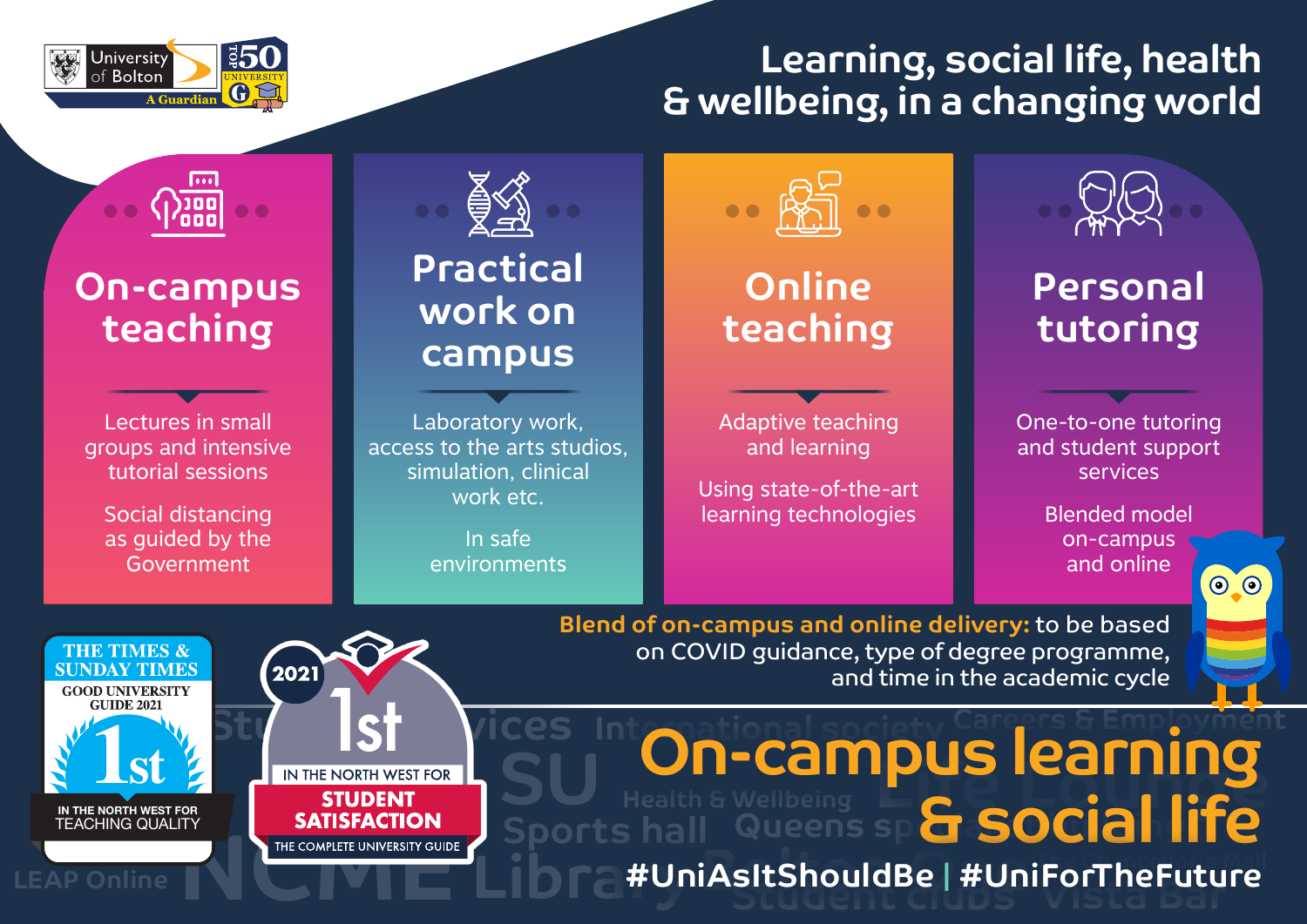We are writing to you to let you know our plans for the start of academic year 2021/22 this September and the arrangements that the University has put in place to ensure you have a holistic University experience in a safe environment i.e. teaching, learning, social life, health and wellbeing.

#### **A holistic learning and social life with health and wellbeing, in a changing world**

We have worked hard to ensure we deliver a holistic University experience when you arrive in September 2021 whatever the status of the pandemic. It is noteworthy the University of Bolton has remained open throughout the pandemic, keeping staff and students safe. If as we hope, the UK Government have moved the country past stage 4 in the unlock roadmap, and we are able to be together with no restrictions then we will provide you with a fully functional campus environment. We will retain many of the safe COVID-19 features implemented around the campus until we are confident that the pandemic has ended. We will keep a small proportion of our sector leading and proven online delivery where this complements and enhances our face-to-face offering on-campus. Our focus, will however, always be on in-person teaching, giving you regular access to your tutors and the opportunity to learn alongside other students.

If there are any Government COVID restrictions still in place, you can be assured we are well prepared

for every scenario including increased levels of online learning if we are guided to do so by the Government. Our careful timetabling and scheduling system will limit the number of staff and students on-campus at any one time to ensure safety, in-line with government guidance.

## **On-campus teaching, maintaining social distancing in a secure environment**

All our courses will adopt a 'Campus-Based' design framework with lectures, practical sessions, social life and extra-curricular activities delivered face-to-face in a safe environment on-campus, unless guided otherwise by Government. Within the 'Campus-Based' design framework, we will keep a small proportion of virtual/online delivery to complement and enhance your face-to-face interactions. Your personal tutorial sessions will take place face-to-face on campus with whatever necessary social distancing parameters are in place as well as online.

## **Practical work on-campus maintaining social distancing in a secure environment**

Practical work within the necessary social distancing parameters will take place on-campus in engineering laboratories, arts & creative studios, clinical suites, simulation spaces, sports facilities and other specialist facilities. These spaces are being redesigned to provide a safe environment for you to carry out this essential part of your learning and practice.

# **Online teaching**

Online will be limited to those elements that complement and enhance your on-campus face—toface learning. Our online and on-campus delivery will utilise adaptive teaching and learning techniques while taking advantage of the state-of-the-art

learning technologies such as Zoom and our virtual learning environment, Moodle. This will enable us to customise teaching, learning and personal tutoring to suit your individual learning needs. Our online learning tools are already tried and tested with our students and provide materials to allow you to learn in your own time outside the classroom. If we are guided by Government because of future COVID restrictions we will increase our online proportion.

# **Personal tutoring**

When you join the University of Bolton community, you will be assigned a Personal Tutor who will look after your academic journey and welfare. Regular one-to-one sessions will take place both oncampus and remotely via video call. Our range of outstanding student support services will also be available on-campus and remotely depending on the specific need. We have worked hard over the past year to provide systems to enable you to regularly and easily access your personal tutor and our student services support staff remotely.

# **Students' Union, social and peer learning environments**

We know that learning also takes place beyond the classrooms or laboratories. Working closely with our outstanding Students' Union, we have also created COVID-secure social learning zones across the campus for you to carry out group work, meet with other students, and make the most of university life. These will stay in place until we are sure that the pandemic is behind us. You will also have a wide range of opportunities to participate in campus life, including Student Societies, Clubs, etc., organised by the University of Bolton Students' Union.